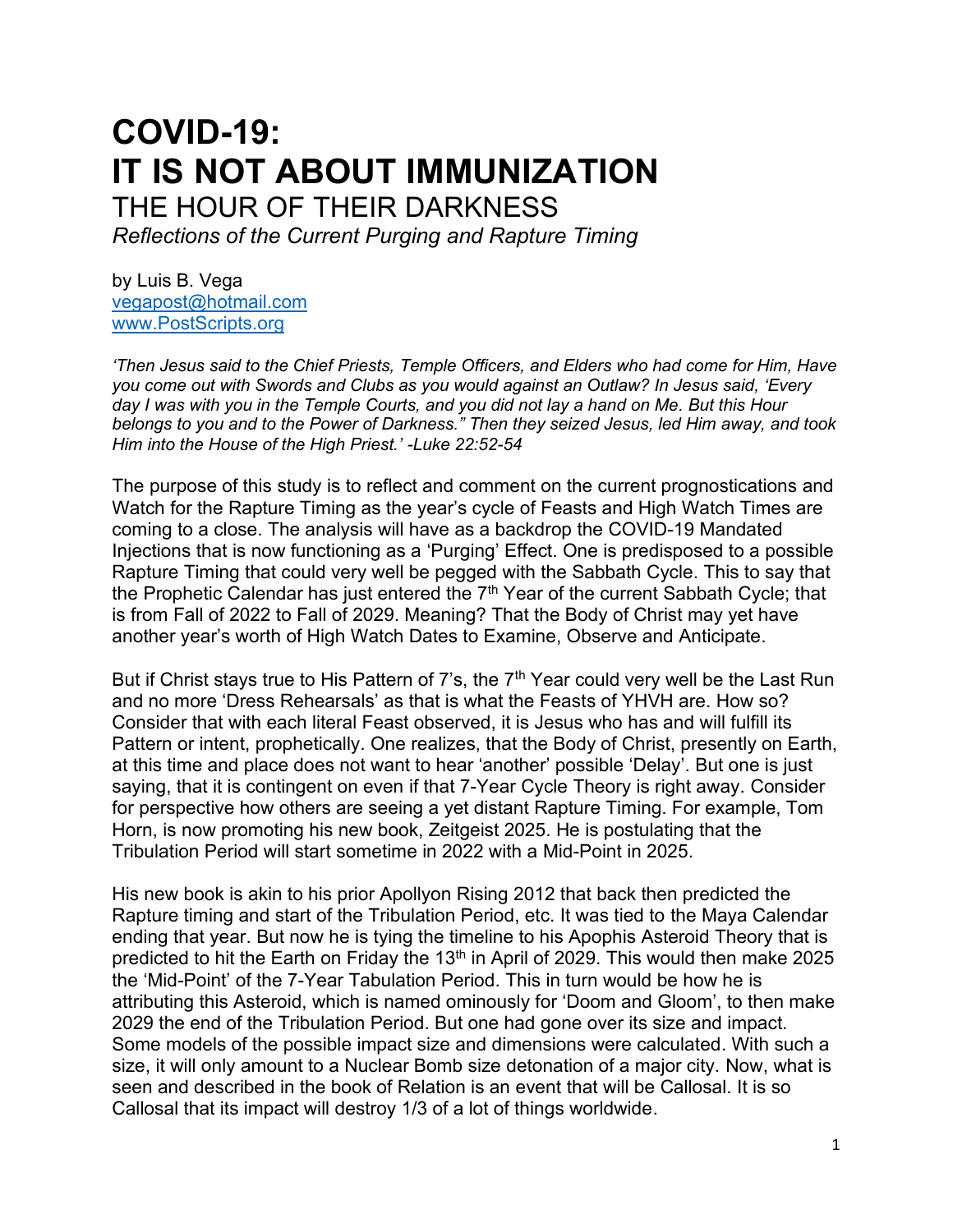## **Tribulation Troubles**

Many People believe that this Asteroid Event is observed or will occur sometime in the midst of the 7-Years and not toward the end. Now, he is also linking this 2025 year the work of Ken Johnson in how according to the Essene Calendar, the last 7-Year Cycle converges on the 'Last Jubilee'. And this last 'Sabbath' starts in 2025 (Fall 2025 to Fall 2032). Or this will be Daniel's 70th Week but not from Fall 2022 to Fall 2029 as others have calculated the present Sabbath Cycle Theory. Thus, if the Bride of Christ has to be here on Earth still for 4 more years, blame it on Apophis. But in 4 years, imagine how the present World that is spiraling out of control will look like. But that is the Plan, Order out of Chaos. One hopes this will not be the case, in possibly waiting 4 more years, but in one's own independent calculations, having come-up with a -3 BC Birth and 32 AD Death of Jesus, it would appear that the Essene Calendar corroborates with this count.

So, one does then find that part of the Essene Calendar being agreeable. But not with the possible last Sabbath Cycle to be then from Fall 2025 to Fall 2032. So, to say that if that Essene 32 AD year appears to be validated, then why would their other Day-Count to the Last Sabbath Cycle not be correct either? What makes one ponder this 2025- 2032 timeline possibility is that one has seen the year 2025 pop-up in several of one's day-counts in studying various aspects that possibly relates to the Rapture Season. Any evidence for 2032? Yes, if ones uses the Great Pyramid of Giza as a Time-Template or Cosmic Calendar etched in Stone, which one has shared in other studies. Its 3032 numerical measurement and factor would appear to be consistent with the 2025-2032, 7-Year timeline, if one then subtracts the 1000-Year Millennial Kingdom.

*3032 AD – 1000 Years = 2032 2032 – 7 Years (Tribulation Period or Sabbath Cycle) = 2025 Assuming: 32 AD Year of Crucifixion of Jesus + 2000 Years = 2032*

But one has not given-up entirely on the Fall 2022 to Fall 2029 Sabbath Cycle Theory just yet. Also, something interesting that 'popped-up' in one's Google Earth Research of Ancient Sacred Sites related to Mars' Pyramid Patterns is the following. In one occasion of a particular Sacred Site on Earth, one was taking measurements. On 1 occasion, a length between 2 points happened to be exactly 2022 Yards. Now, one has seen how Ground Measurement of such Sacred Sites are not 'accidental' but are also pegged to Sacred Gematria, like 33 Nautical Miles, or 666 Miles, etc.

Well, if one converts 2022 Yards to Feet, that is equal to 6.066 Feet. So, it has been mentioned about all the 6-6-6 'Signaling' that is incredibly occurring 'off the charts' with the COVID Crisis and even in Politics. For example, a recent headline stated that '6.66 Billion Doses of the COVID-19 Injections are being delivered', etc. Coincidence? Not likely. Thus, one wonders if the year 2022, is somehow more accurate of having this 6- 6-6 Mark of the Beast factor, Prophetically Encoded even or perhaps corresponding in more ways than just mere Mathematics? Thought one would just throw that out there.

*2022 Yards = 6.066 Feet or how 666 Yards = 33 Nautical Miles*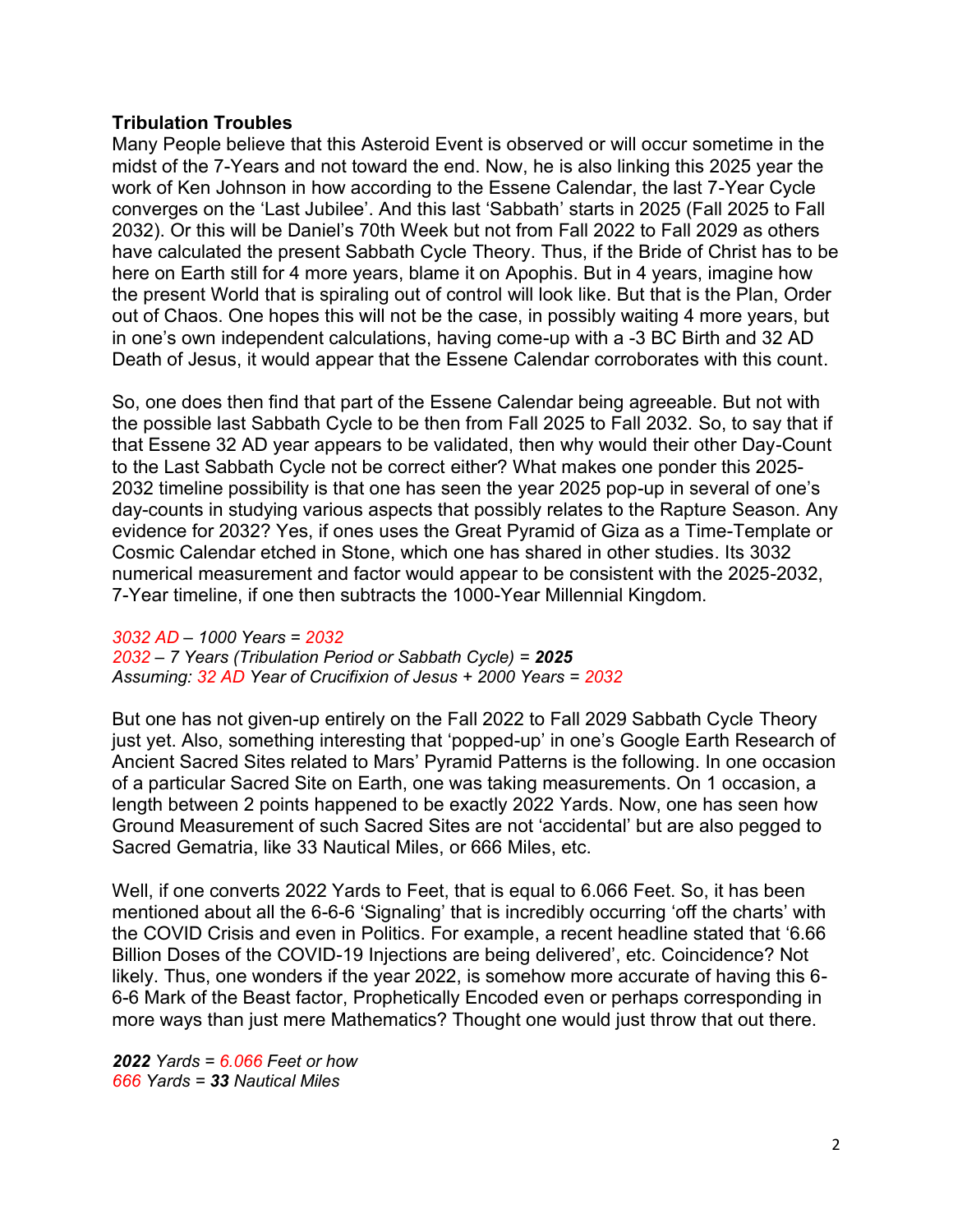## **Plausible Deniability**

But one realizes that most, if not all that are Watching and Waiting for Jesus' Rapture Escape and Open Door within the Body of Christ are on the brink as it is. Realize though that with such Prophetic Vigilance, there is the issue of becoming Weary, Tired, Depressed, Anxious, Nervous, Worn-Out, etc. But this is what many were like and have been with all the prior High Watch Times. One can start to list them all here since 2012, 2014-15, 2017, 2018. There were the Blood Moon Tetrads. The Revelation 12 Sign. Jerusalem recognized as Israel's Capital. The Nation-State Law. The Red Heifers. The Altar of Sacrifice being re-dedicated. The Great American Eclipse, Comets, on and on.

Surely, this Last Generation is what many in the Bible would have longed to live in to witness all such Signs in the Heavens Above and in the Earth Below. At no other time have such an abundance of Eschatology or End Times Signs occurred and so many in the World have tuned-in to Biblical Prophecy. A separation has occurred and is though. A 'Purging' even. And for good reason. Realize that things in the World must get worse, before they get better. And from this point forward, the 'Get Better' portion will only happen when Jesus returns to Earth, as promised. In the meanwhile, the Bride of Christ, those Watching and Waiting do know the Enemy's Play Book. It is a Mass Psychosis and Profound Deception, a 'Purging' that is currently taking place.

As of this Article, one was chatting with one's Mother. In the conversation, she mentioned how now, 2 young Girls in her Church just dropped dead. After investigating, they had just taken their COVID-19 'Booster' Shots. And most do not realize that the Boosters all have the same solution as the 1<sup>st</sup> Injections, no different but just 'more of the same'. And knowing that the Boosters do not give any additional Immunity as it is now documented that a person can still be Infected, Transmit COVID-19 and does not provide lasting Immunity, if at all. But that is the Plan.

Her church is tiny, not more than 40 People at the most. So, this has been a blow to the Congregation. But when one's Mother suggested to the Parents that the Girl's Death were caused by the COVID-19 Booster Shots, resulting in Myocarditis in the Heart? Well, they got mad at her for even suggesting it. They denied it and said, 'They died from a Heart Condition, not from the Shot'. Are you 'Kidding' me? Sorry, bad pun here to use, one just realized it. But it is no laughing matter, as the Luciferians are going after the Children. This is not a 'Vaccine' and it is not about Immunization. Is that not what is depicted and sculptured in all those Baphomet Statues that have popped-up across the USA in particular? Are not a little Boy and Girl there 'admiring' the Satanic Goat God?

This Luciferian Motif speaks of there being no Gender, but a mixing of it or 'confusion' of it. It speaks of a Duality coming together, of a Perverted Transformation and Intersectionality. And is this not what one of the major battles has now been in the USA in particular? The Children? About what types of books are being allowed in the School Libraries that outright promote Pedophilia and Pornography. And what about any Mom or Dad who gets 'passionate' at Local School Board Meeting in protesting such Perversion, Mask Mandates or the Forced COVID Injections? They will all now be suspected 'Domestic Terrorists' according to the Justice Department.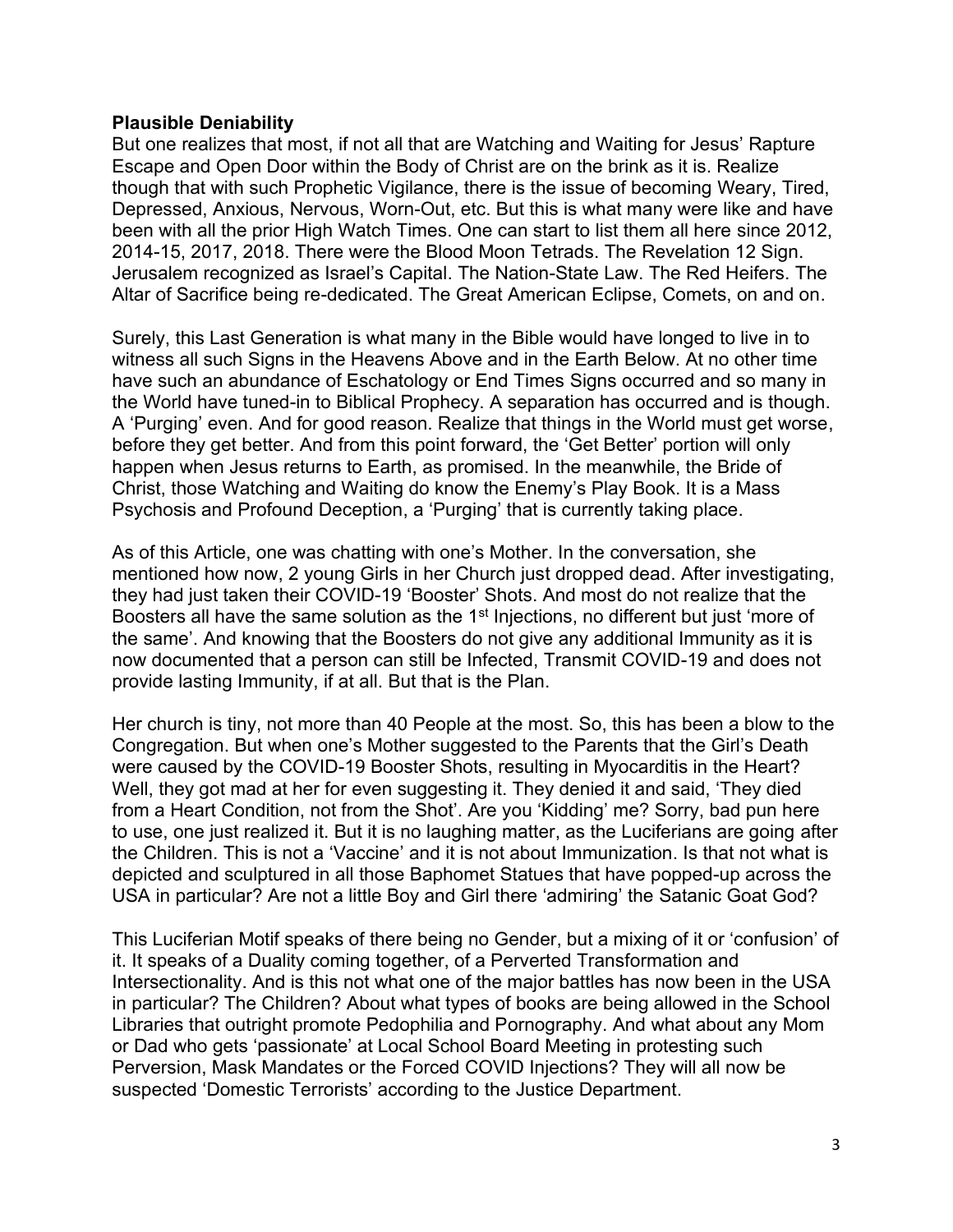### **Problem-Reaction-Solution**

Thanks to the Biden Administration, such have unleashed the Federal resources and Power of the FBI and Security Agencies even against such objections or questioning. Mom and Dads, welcome to the Club. What Club? Those on the 'No Fly List' rhetorically that are Bible-Believing Christians, Gun Owners. They are Believers of End Time Prophecy. Those who believe in the U.S. Constitution. Such espouse to the Inalienable Rights given by the Creator of having Civil Liberties that cannot be granted nor taken by any Human Government, etc. They are Returning Veteran. White Males are on the List and the List is growing by every orchestrated 'Events'. That is the Plan.

Now for perspective, many People are saying is that in terms of a 'Great Awakening', Souls are being saved as they are coming to Jesus because of the COVIS plandemic. This is true because of how it has been used for the great Purging. It has forced People's hand. But so are many 'purging' Jesus from their lives. Jesus is also 'Purging' this Body. Many have prayed for End Times Revival while others have doubted it would even happen or could. But presently, the 'Playgrounds' of the Elementary Schools, at least in the USA have indeed become the Battlefield for the Souls and Minds and now the Bodies of the most Innocent, those that Baphomet's Feet, the Children.

This is what is happening now as 1000s if not 10s of 1000s of Mothers and Fathers are 'Waking-Up' out of the Mass Psychosis and Deception in how COVID has been used as an excuse. Will it be too late though? Is it too late? Well, if there is nothing better to fight for, is one's Children, at least those that sense what dangers really are lurking beneath the 'Skin', COVID Injection wise. One has written that it is not about 'Show me your Immunity'. No, it is not about that as the Injections do not provide that. It is, 'You better get Injected'. 'No Jab no Job'. 'No School'. Well, one would hope that those that can, would take their Children out of the Public Schools. And why the need for Boosters?

Remember when it was promised that 'Just 14 Days to Flatten the Curve'? Or 'Take the Shot for Grandma!' And that by taking the Shots, all would return to 'Normal'? No, It has been a 'Carrot and Stick' Psyop of 'Problem-Reaction-Solution'. It was further discussed how ingeniously, with each 'needed' Booster Shot, it is delivering the appropriate amount of Nano-Tech Bots to successfully complete the necessary 'Biological Circuitry' needed in the Human Body. Why? One suspects that if the 1<sup>st</sup> Dose had all the Nano-Tech and other stuff needed to convert the Human Body into a Network Device, most would be dropping-dead on the spot, more than it has been occurring now.

So, the 'Boosters' are to incrementally acclimate the Human Body for such a feat, and that, if those can withstand the Adverse Effects and survive. And it was also talked about how again, ingeniously the Police State is being implemented by Stealth and through another 'Problem-Reaction-Solution' Psyop of what is essentially the 'Great Purge'. Realize that at least in the USA, the COVID-19 Injection rollout was a Live Military Operation, and still is. Realize that dispute cases of COVID-19 tapering-off and that the COVID-19 Virus is now a 2-Year Old and does not exist anymore, all People are still getting Injected for this initial Man-Made Virus. And that the National Emergency declared because of the skewed COVID Cases will never be retracted. Why not?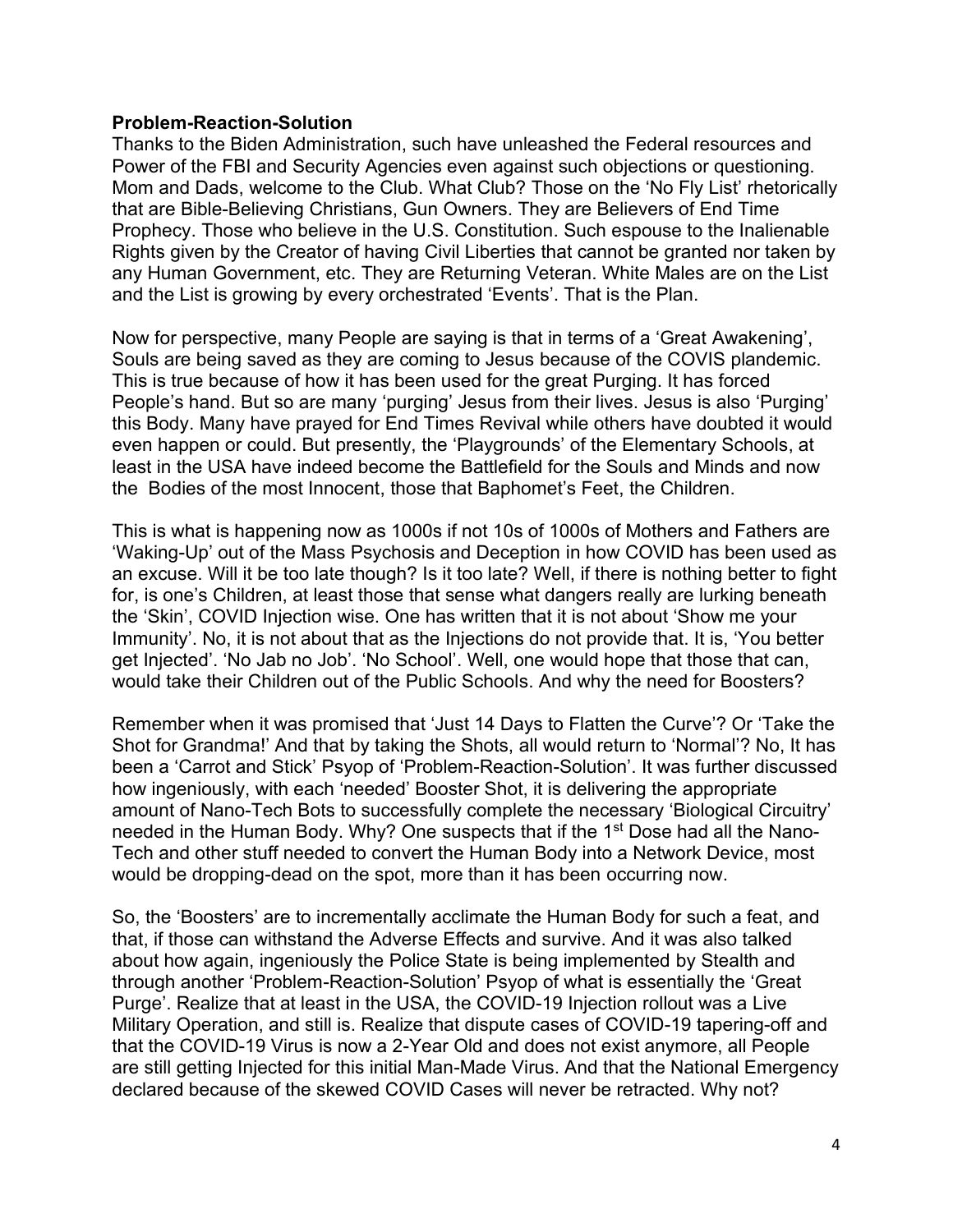## **The Great Purging**

What is currently being undertaken, is the Great Purge. Remember the movie of the same name and how the Luciferians that own Hollywood release such Predictive Programming of what is to come. On 1 level, the movie's prediction came to pass in how the burning-down of the American Cities came to fruition due to George Floyd. But, how there is a Purge currently going on that makes one think the USA, in particular is just about in the middle of the Agenda's timeframe. It takes time to have it be in place and the USA, as the current Head of the Nations is taking longer to take down, versus Australia or Canada for example. Realize that their Evil Luciferian Plans come in Stages. It is a 'Press-Relief', 'Press-Relief' type of conditioning and manipulation.

And because most American are still armed, this present 'Purging' of Society is a reconstitution of Behavior, Thought and Beliefs through 'Science'. The Luciferian Powers-That-Be are transitioning and transforming the World in preparation for their coming Reset, and Luciferian 'Golden Age', etc. But this current 'Purge' is of those that will not allow themselves to be Injected with the Experimental COVID-19 'Secret Ingredients'. Again, not an issue of being 'Immunized'. If that were to be the case, there would no problem, no 'Hesitation' nor Objection or Rejection of those People that have acquired Natural Immunity against COVID-19. It is not about Immunization.

Why is it that such People that do have COVID-19 Natural Immunity are still required to get the Injections? Exactly. It is because of what is in the Injections that 'they' want in the Bodies of every possible Human Being on Planet Earth. And as shown by some brave Doctors, COVID-19 Injections are the stuff of the 'Invasion of the Body Snatchers'. But as to the present Purge going on? So, at least half of all the Professional type of Critical and Essential type of People's positions are being eliminated from their jobs for not taking the Shots. Most notably, it is occurring in the Military, with the Police, Fire, Doctors, Nurses, 1<sup>st</sup> Responders, Truckers, Teachers, etc.

Such People went from being 'Heroes to Zeros' in no time. And what are they going to be starting to replace them with? The Military. And if there are not enough American ones, how about Foreign Replacements or even help from the U.N.? Perfect. As one may know, the new New York Governor, who said 'GOD wants you to get the Injection', at the stroke of a pen fired more than 70,000 Professionals in her State because they did not want to show proof of COVID-19 Immunity? No. It was because such types were not willing to get Injected by a substance that is still under Clinical Trials, that has no Redress, nor of Compensation if a person gets injured or ends-up Dead.

Or, as Biden naively stated concerning the 'Individual Freedoms' of Americans. 'I Have the Freedom to Kill You with My COVID'. Biden Mocked Americans who object to Forced Vaccination. He now is calling for Americans to be fired if they refuse the Injections. And this coming from the Presidential Nominee that publicly stated that he would never be taking any 'Vaccine' Trump would be rolling-out. And that the Government could not be trusted. Then upon being selected for the Presidency, initially had publicly stated that he would not mandate any Forced 'Vaccination'. What happened? Who told him to change his mind? Who are his 'Handlers'?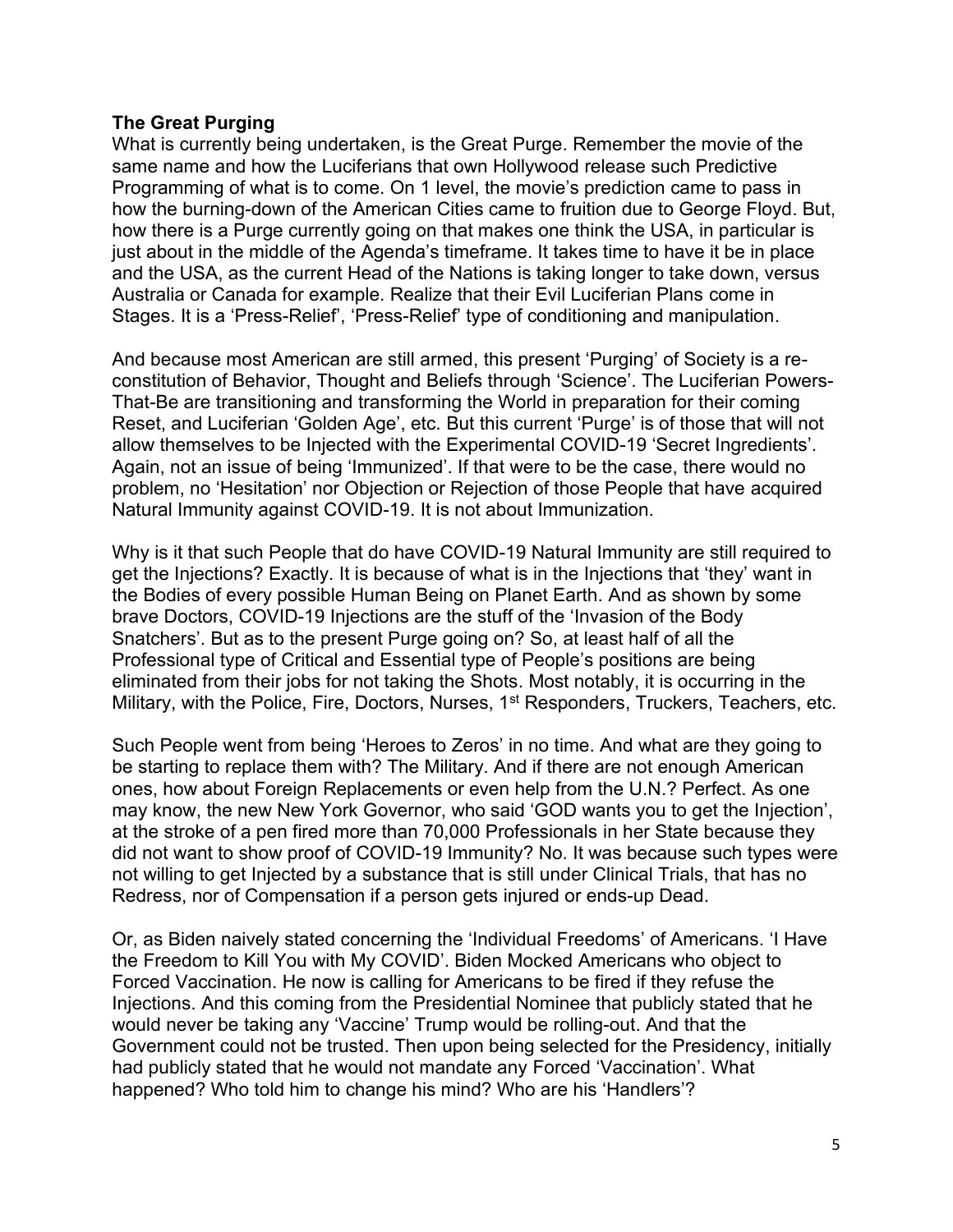## **Their Hour of Darkness**

But is not the fact that those presumed 'Vaccinated' are then 'Immunized' and thus 'Protected' from those that are not? So, why worry about those that are not 'Vaccinated' then? That is not the Plan. What happened to 'My Body, My Choice? And what about the listing of possible Adverse Effects, as presented to the FDA, which includes Death? So, the People assume all the Risk, and no help will be afforded if People then get injured? Now the Powers-That-Be are mandating Injections for the Children. And if Mom and Dad object at the School Board Meetings about it, they are 'Domestic Terrorists'?

And as the Nominee for Governor of West Virginia, Democrat Terry McAuliffe stated, how dare Parents interfere with what the State teaches their Children, it is none of their business' and they need to stay out, etc. And this is the man who got a \$100,000 Donation from a Jeffrey Epstein Associate. Problem? This Donor owns a plane called, The 'F\*\*k Jet'. So, truly, the USA is being dismantled, being slowly 'Purged, intentionally and now the battle is now shifted to the Children. Why? It is because the end of the Church Age is at hand and the Luciferian Hour of Darkness has descended upon Humanity. It is about ushering-in their Humanity 2.0 through an Economic Reset. How?

Through Inflation, as the World is subjected with intentional Supply Chain disruptions, dismissal of Workers for not getting the Government Mandated Injections that are not 'Vaccines', and the coming COVID Passports, etc. It is their Hour of Darkness. But it will soon be the Dawn for the Raptured Ones. One is reminded of Jesus' words during His pending arrest at the Garden of Gethsemane and betrayal by the Kiss of Judas. And how such a time of great pressure and 'Government Mandates' to stop Jesus' Ministry came to be for Him, His 'Red Sea Moment'.

*'Then Jesus said to the Chief Priests, Temple Officers, and Elders who had come for Him, Have you come out with Swords and Clubs as you would against an Outlaw? In Jesus said, 'Every day I was with you in the Temple Courts, and you did not lay a hand on Me. But this Hour belongs to you and to the Power of Darkness." Then they seized Jesus, led Him away, and took Him into the House of the High Priest.' -Luke 22:52-54*

It was He that did not fall back, but those Evil Ones that did at the sound of His Voice. This should be the attitude of the Watching and 'Vigilant Virgins' in such a similar time and place, presently on Earth for the Bride of Christ. They have to. Many sense this is the 'Last Hour' as it was for Jesus. As in the USA, perhaps it is its Last Hour too as the Evil Cabal is turning the USA into a 3rd World Banana Republic. This 'Divide' or Purging is happening along its Politics, Economics, Social and Religious 'Divide' that is ever growing far and wide. It is a 'Divide and Conquer' Psyop as Deception reigns supreme.

Those of the Bride of Christ that are faithfully Watching and Waiting with each Sign that will crescendo to the Rapture event one day realize that this is the Hour of their Power of Darkness. And as with Jesus, the Cabal seeks to 'Arrest' or impede those that stand against the 'High Priests' and Rulers of this Present Evil Age. It is now a clear delineation between those that rather seek and trust the true Savior, Jesus or a false Salvation in the COVID-19 Injections mandated by False Saviors. One can go so far as to compare the COVID-19 Injection's as being the 'Golden Cow', or 'Vaccine'.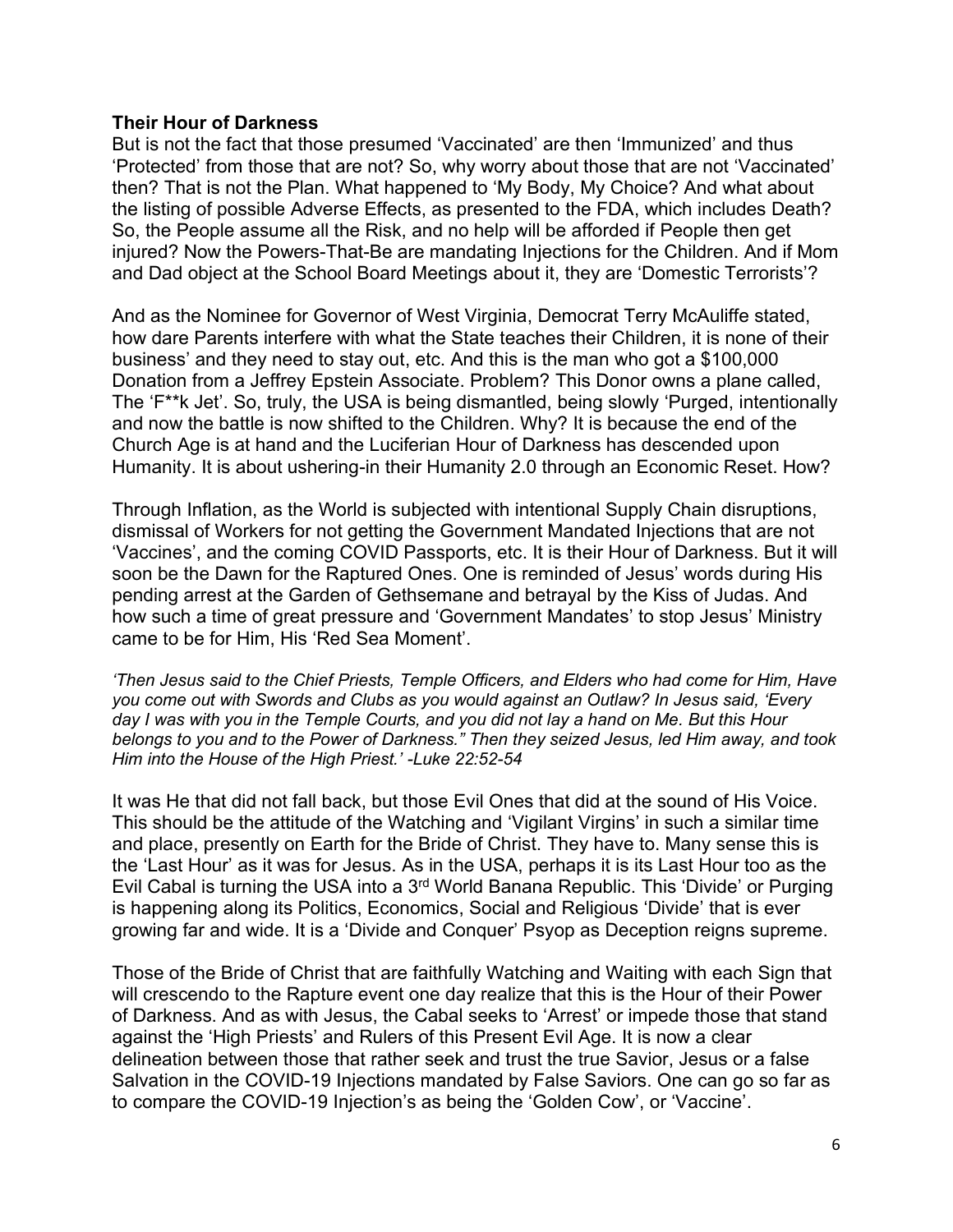This 'False Idol' Cow or Vaccine is touted as the 'Salvation' of Humanity by the High Priests of Science, of the Fauci's of the World. They are trying to forcibly 'convert' the World not into their 'Disciples', but Obedient Surfs. They seek, 'To cause both Great and Small, Free or Bond, Rich or Poor to not be able to Buy or Sell'… unless they have this COVID-19 Injection. So, is it about being Immunized? No. It is not about being Immunized but obeying the Government Mandate and taking the COVID-19 Injections. This was another aspect of one's conversation with one's Mother. In that how can one's own Church Family not see the obvious Deception going on?

And this Deception is causing Death amongst their very beloved Children. How can healthy young Girls in the prime of their lives, with no prior Health and/or Heart Conditions, just drop dead from a 'Bad Heart' right after their COVID Booster Shot? One surmised that the World, but sadly many in the Church Body of Jesus Christ are seeing this 'Vaccine' also as the 'Savior'. 'In the Vaccine We Trust'. This is not to dismiss real Science and the Medicines it has provided.

Yet, proven Treatments to avert COVID-19 Hospitalization and Death at an early stage are prohibited as Protocols in Hospitals. This is the result now of having Centralized Health Care. But that has been the Plan. And millions of People are worshipping this 'Golden Cow' or 'Vaccine' more so, like an Idol even, a 'Sacred Cow'. It is to be expected as the majority of Humanity has turned their back on Jesus. And being that Humans are created to worship, Jesus will naturally be replaced with another Savior. So, this is why for such, a Following of the Golden Cow or Vaccine, is the 'Sacred Cow' And that one dare does not say that the Youth are dying from it. That is now 'Blasphemy'.

And now here in California, the Governor has added that the COVID-19 Death Shots are to be part of the required 'Immunization' for Children to go to school. Will it take the death of People's Children to wake them up? Will it take 'Rachel weeping over her Children' as Matthew 2:13-18 foretold because they are no more and are being 'Scientifically Slaughtered' at the hands of the Herod's and Scientific High Priests of this Luciferian World? Is not what the Nuremburg Code sought and seeks to prevent? But when one has to argue, in one's own small Church Family, that the death of Children 'could be' because of the COVID Shots and Boosters, and one gets an adamite denial and anger for it? How great is the Deception.

## **Main Sources**

\_\_\_\_\_\_\_\_\_\_\_\_\_\_\_\_\_\_\_\_\_\_\_\_\_\_\_\_

**MCAULIFFE GETS \$100,000 DONATION FROM JEFFREY EPSTEIN ASSOCIATE WHO OWNS PLANE CALLED THE 'F\*\*K JET'**

[https://nationalfile.com/mcauliffe-gets-100000-donation-from-jeffrey-epstein-associate](https://nationalfile.com/mcauliffe-gets-100000-donation-from-jeffrey-epstein-associate-who-owns-plane-called-the-fk-jet/)[who-owns-plane-called-the-fk-jet/](https://nationalfile.com/mcauliffe-gets-100000-donation-from-jeffrey-epstein-associate-who-owns-plane-called-the-fk-jet/)